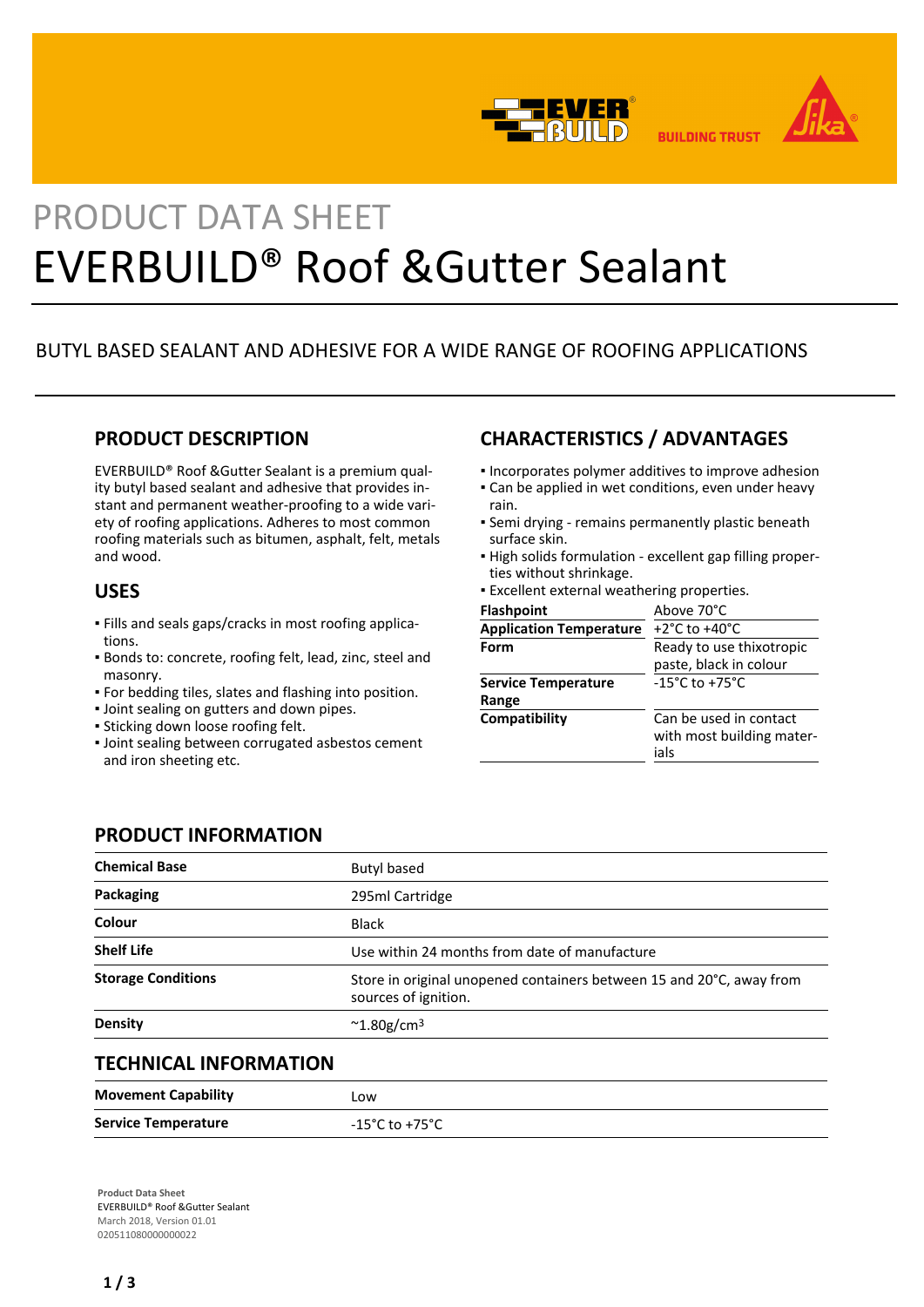## **APPLICATION INFORMATION**

#### **Consumption Approx 10.5 linear metres for a 6mm diameter bead**

**Skin Time** Skin formation time - Up to 7 days depending on ambient temperature and conditions.

**Tack Free Time EVERBUILD®** Roof &Gutter Sealant will always be tacky to the touch.

## **APPLICATION INSTRUCTIONS**

#### **SUBSTRATE PREPARATION**

All surfaces must be clean and free from dust, grease and other contaminants. New concrete or mortar should be allowed adequate time to dry and mature. May be applied to wet surfaces.

#### **APPLICATION METHOD / TOOLS**

For lap joints, apply sufficient sealant to bridge the gap and press surfaces together while still tacky leaving a minimum 2 mm sealant film.

Cut the tip of the cartridge taking care not to damage the thread. Apply nozzle and cut at an angle of 45° with an opening slightly larger than the gap to be sealed. Apply using a standard sealant gun. Best results will be obtained by keeping an even pressure on the trigger and keeping the gun at a constant angle to the surface being sealed. To ensure a proper bond, always smooth the sealant down with a spatula or piece of wood wetted with linseed oil or white spirits. An improved joint appearance can be achieved by placing masking tape to both sides of the joint, removing within 5 minutes of application.

When using as an adhesive, press surfaces together, pull apart and wait for approx. 10 minutes until sealant becomes tacky then press together and apply even pressure.

#### **CLEANING OF TOOLS**

Clean tools in turps or white spirits.

## **LIMITATIONS**

- Do not use on glass.
- Do not use on white upvc.
- Do not use internally.
- Although product forms a surface skin, EVERBUILD® Roof &Gutter Sealant will always be tacky to the touch. Do not use in applications where physical surface contact is likely.
- Slight crazing of the surface may occur on the ex-▪ posed surface in direct sunlight, the bulk of the sealant will remain pliable.
- Do not use in constant water immersion situations.

## **VALUE BASE**

All technical data stated in this Data Sheet are based on laboratory tests. Actual measured data may vary due to circumstances beyond our control.

# **LOCAL RESTRICTIONS**

Note that as a result of specific local regulations the declared data and recommended uses for this product may vary from country to country. Consult the local Product Data Sheet for the exact product data and uses.

# **ECOLOGY, HEALTH AND SAFETY**

For information and advice on the safe handling, storage and disposal of chemical products, users shall refer to the most recent Safety Data Sheet (SDS) containing physical, ecological, toxicological and other safety-related data.

# **LEGAL NOTES**

The information, and, in particular, the recommendations relating to the application and end-use of Sika products, are given in good faith based on Sika's current knowledge and experience of the products when properly stored, handled and applied under normal conditions in accordance with Sika's recommendations. In practice, the differences in materials, substrates and actual site conditions are such that no warranty in respect of merchantability or of fitness for a particular purpose, nor any liability arising out of any legal relationship whatsoever, can be inferred either from this information, or from any written recommendations, or from any other advice offered. The user of the product must test the product's suitability for the intended application and purpose. Sika reserves the right to change the properties of its products. The proprietary rights of third parties must be observed. All orders are accepted subject to our current terms of sale and delivery. Users must always refer to the most recent issue of the local Product Data Sheet for the product concerned, copies of which will be supplied on request.



**Product Data Sheet** EVERBUILD® Roof &Gutter Sealant March 2018, Version 01.01 020511080000000022